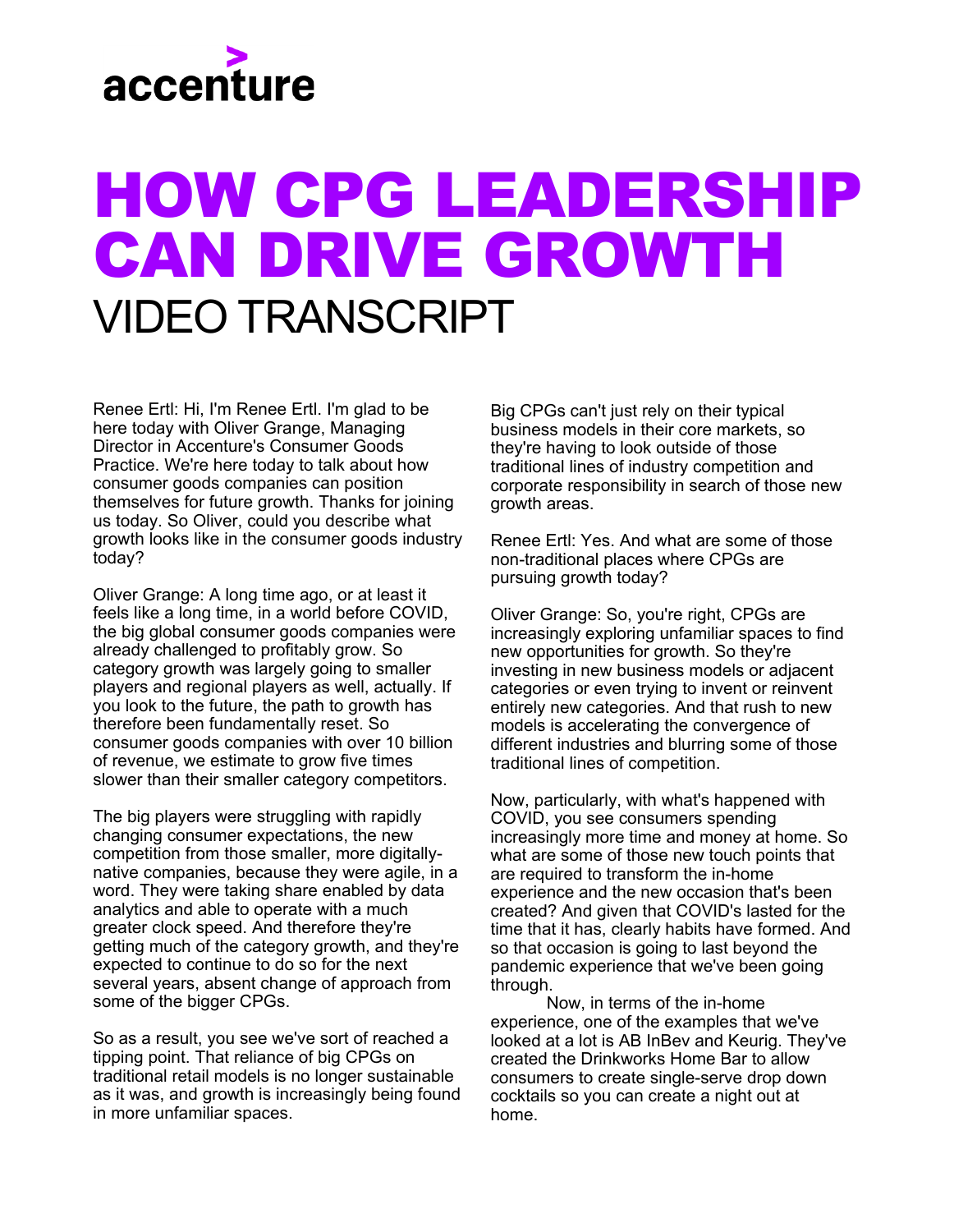

Jared, I would like you just to set the stage for our audience. Can you tell us why you keep doing this report at the beginning of the year? Also, am I right in my thinking that the 2022 trends feel a little different?

Jared - Sure, thanks again for having us. You know why we keep doing it, as we saw these three years back or so, we thought it might be interesting. What we realize is not only are they the trends, but it tends to turn itself into a bit of a checklist, or almost a homework assignment for our bankers to go look at and say am I meeting these criteria?

So, we find it to be a really simple way of saying are you thinking about those things that are most important and relevant as you think about moving your bank forward to the future. So that's the first thing I say as far as why it's different or what's different? I mean part of it, gives a bit of accolades to our banks, right? So, the last couple of years we've been talking a lot about the digital foundation and building this, you know the hardware if you will, to enable capability around digital. And as we look at where banks are, there's a bit of a nod to the banks for making their way through a lot of that.

They're certainly not finished, but as we look at some of the innovation and acceleration of digital and technology transformation in treasury and specifically around credit origination, we're seeing those rails really kind of be there to enable that digital capability.

So now as we see that, we see banks and an ability to capitalize on this investment, so it's important. I'd say as banks think about this as you are not at the end of a transformation you've built the foundation, right? The rising rate environment that we're hitting says there's probably some additional investment funds to be had, have your agenda ready and be ready. But you know, this is not the time to think that I'm done with transformation, or I'm fatigued with transformation. This is the time to say I'm ready to go really accelerate because the next level is right here with us, right now.

Danielle - So progress but you've got to keep leaning in.

Jared - Lots of leaning in, yes.

Danielle - So let's jump right into this. Jared, I'm going to start with you on this first trend. It's time to ditch the traditional help wanted approach and talk about Fintech powered banking and what that means for hiring talent. You're predicting that commercial banking will be losing their talent faster than ever and that they have some competitors out there like Silicon Valley. Can you talk a little bit about how those banks can stay competitive and let's just talk overall about the trend?

Jared - Sure, first of all I think the future can be really bright for banks and talent. So, I want to start with that point. We are in an unprecedented time with this pandemic and everybody thinking it's time for a new job, right? So, there's a lot of transition in the workforce. But as we look over the last decade, I think the luster of banking has lost a little bit of its appeal as you know and forgive me everybody, but like this idea that banking is a bit of a legacy industry and not tech-forward has been a bit of where banks struggle to attract talent.

Now we've done some analysis and studies that really show some interesting hiring patterns. First, let me talk about hiring patterns in Silicon Valley, specifically with Fintech's. Hard technology, or you know, very strong technology capability #1 not a lot of business acumen around banking, so they're hiring strong business acumen out of banks. And allowing them to build these super-powered apps and capabilities now, on the other side of that, banks continue to be focused on hiring from other banks.

So, someone had this job at a smaller bank or a lateral move, or something would extend capability and not really taking advantage over all of those other capabilities, now we do have some banks, you know, American Express, Capital One, others who are thinking about technology as that accelerator and thinking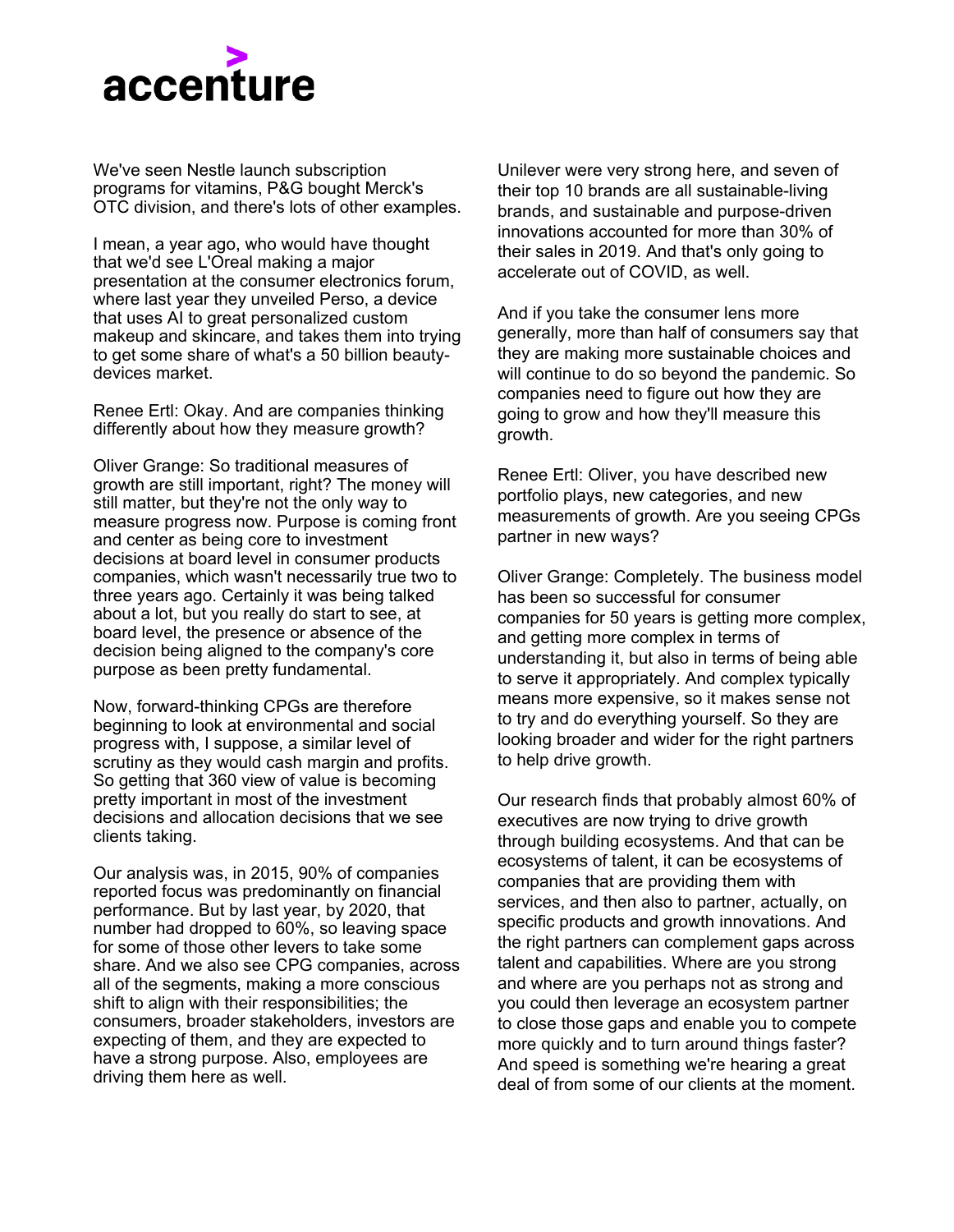

about do I need technical acumen in that technology division, or do I need it in banking?

So, bringing those things together is the power. But this is a bit of a flip, this upside-down moment for banks and say, "I shouldn't be losing it, I am the Fintech Center of Banking and Finance so if I can change that paradigm, that is how I can now attract and retain talent." And really have the swagger that the Silicon Valley folks have had because they've got the capital, they've got the investment, and everything is going in the bank's direction right now.

Chris - I think I want to come back to this sort of prestige point a bit.

If they could get back to the 80s in the 90s and where banks were with movies like Wall Street or Secret of my success, it was portrayed as "the place to be."

Unfortunately, the financial crisis sort of knocked a little bit of the sheen off that, and banks have struggled to get that back, but to your point, there's a real opportunity now with investments, with an influx of capital from the interest rate rise to really look at your talent strategy and to do something different. We've seen some recent announcements where some of the big banks have talked about raising salaries substantially, so the money is there, now it's time to bring back the luster in the procedure, and this idea that it's cool to be in banking.

Danielle - Are there any banks that are doing this particularly well or anybody that you guys have looked at?

Jared - There's a couple of banks that jump to me, I mentioned American Express. Thinking about how they're really tech forward and the way they're thinking about hiring folks as an example. But there are a handful of banks that are pushing the envelope in this direction. I don't know if anybody in wholesale embraced this idea that Silicon Valley can be my catalyst for technology. But we are seeing this in pockets across many banks, I'd say Chris, where there are non-banking technology execs being hired. Non-banking business execs to some extent being hired to push towards product innovation and technology innovation.

Danielle - OK, great, so let's move on to trend #2, which involves focusing on the right tools so its RMs: new year, new resolution. Jared, I think you're going to talk about this trend as well. Relationship managers have been notoriously slow to adopt CRM tools, what is it about that, and can banks help relationship managers get more comfortable moving forward? Why is it even important?

Jared - Why it's important? Banks who do it right are going to be able to grow their revenue and sales by 5 to 8% more than those who don't, so there's a tangible financial impact to get it right. That's why it's important.

Why has it not been adopted? There is a myriad of reasons, but the thing that jumps to me is RM's need information that's easy to consume that they can trust. And time and again, these CRM tools have these very complex dashboards that are made for people who like data who like to dig into that, and what I think about RM's, these are people who want it simple, who want to understand what the action might be. How I can track that and how it's simple for me to use, adapt and move on the road with. What we're seeing now is a push towards those insights being put together in a way they're reliable. So, the data is accurate, it's valid those data sets are actually something you can use on like clients to build out those capabilities, and then putting the tool, putting it in a tool that allows the RM to actually feel that it's helping them do their job and this is a bit of a mind shift change from CRM as a management tool, to CRM that is something that has got all this gravitational pool and it makes a RM better. RM's that are out there listening...

This is a way to grow your book by 5 to 8%, so if the tools are right and the data is right and you're using this, you will lead the pack in banking. But there's still work to be done I'd say to get bankers and banks to put this data in a way that is, truly easy to use, it's reliable and it's in a tool that is enabling the right behaviors around CRM that drive the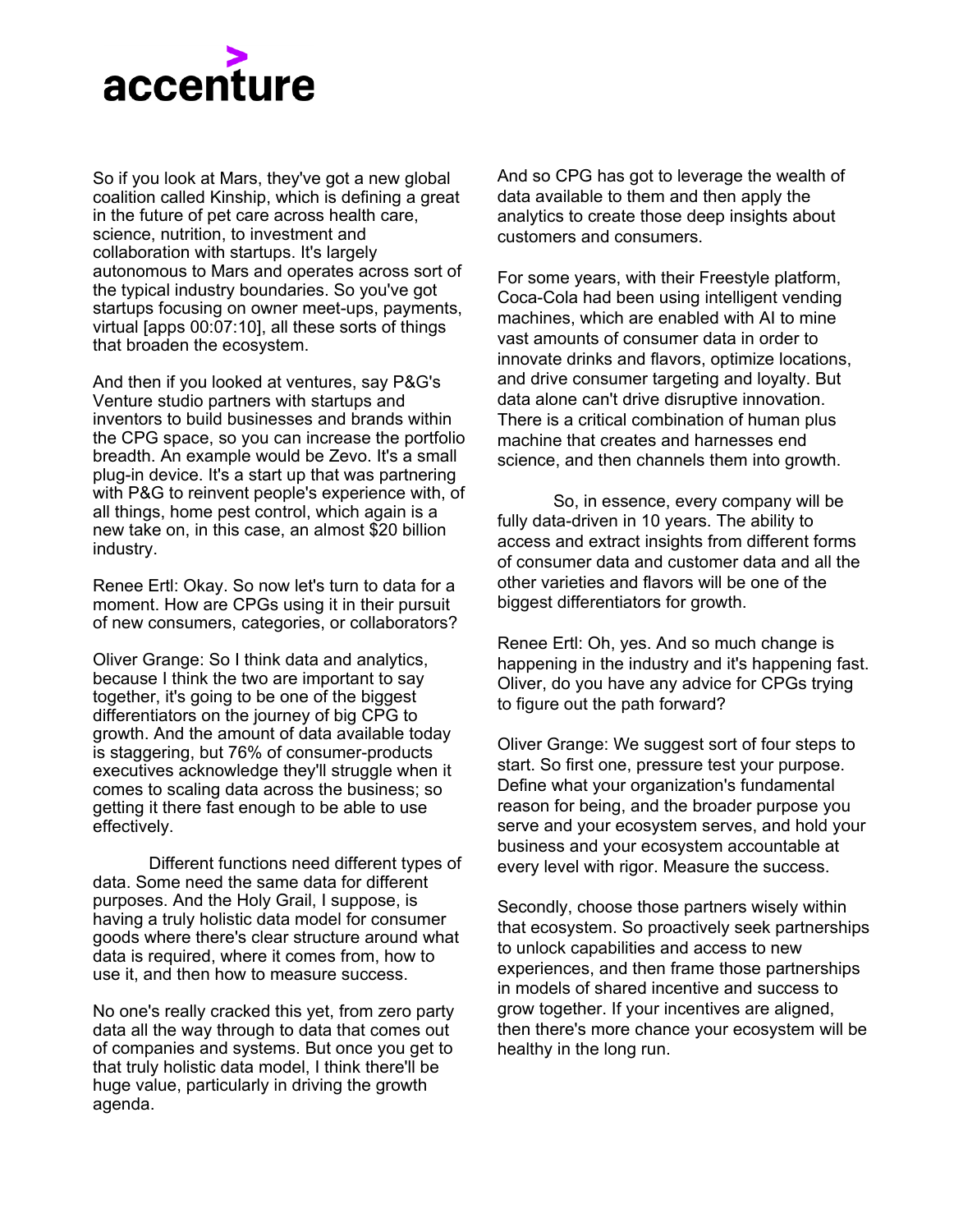

right actions at the CRM level, and importantly, provide management the right reporting and capabilities on what's happening with the pipeline.

Chris - I mean the RMs have been on the list of trends here for a couple of years now and I think what's different about this one is that we're moving away from investment in experimentation into usage and adoption. When we talked two years ago about the need to invest in CRMs, banks reacted.

I think it's because we said so, but probably not.

Danielle - It's definitely because you said so.

Chris- But the reality is, I think there's been something. We've seen the investment, but the adoption to this point isn't there yet, we haven't seen the returns, we haven't seen that outcome, and I think that's really where the emphasis is now. The data is there, the tools are there. Now it's time to use them and to get the outcome. It's all about moving from experimentation to usage.

Jared - One of our clients down in the Southeast Regional Bank has made some great progress in this area. So, I see their CRM's having enthusiasm through the tool because it's providing those leads that they were having to organically grow on their own, now they're using their data to get there.

I think that what they're doing is innovative and hats off to them, but those are the kind of things we need to see more and more stories for, and I think we're starting to see them and there's all you know. It's just a tremendous amount of value just sitting there waiting but this is about a change of tools and then changing behaviors that's going to drive the right revenue growth.

Danielle - That behavior change is tricky but getting there, right?

Let's move on to Trend 3, Chris, I'm going to start with you on this trend, the next evolution of digital customer portals. We all learn that customers want their banking experiences to be more like their Amazon experience, and I think we saw that even more with Covid.

What types of services are the clients expecting now and are the banks meeting that challenge? And what can banks do if they are not meeting that challenge at this point?

Chris - Well, they need to is the short version, but I think it's important here to start a little bit with a history lesson.

We're not going too far back, we can go back to 2020 trends, when we were sitting here, and we talked about the need for customer portals and digital engagement. Little did we know that 60 days later we'd all be locked in our homes and that would be the means of survival.

So, banks who would already start on that journey obviously had a leg up, and those who didn't thankfully reacted very quickly because they had to but unfortunately, I think some of that engagement was a little bit haphazard. And now what we're really seeing is a need to invest in manners that enhance that digital interaction, to your point, the lines have been blurred, the lines between consumer and business are gone.

You're doing, you're doing your work and your home life on the same computer from the same seat day in a day out and as a result, your expectations are there. The experience that you get on Amazon or at Uber or anywhere else is now the experience you want from your banks. So how does a bank respond to that? It's productivity, it's moving beyond just user interface and user experience and getting into real productivity. We've got some examples in the report, but some of the particular Banks who have integrated client financial systems with their portal.

So, think about if you're a small business owner and you're able to press a button and export your financials from QuickBooks into a bank versus the old way, which is save them, turn into a PDF, attaching to an email and sending to the RM. The RM saves the email, sends it over the credit guy who uploads it, takes a look, it's crazy.

All that technology exists now through open APIs, through open banking, so we've got this real use case for how to make the lives of clients